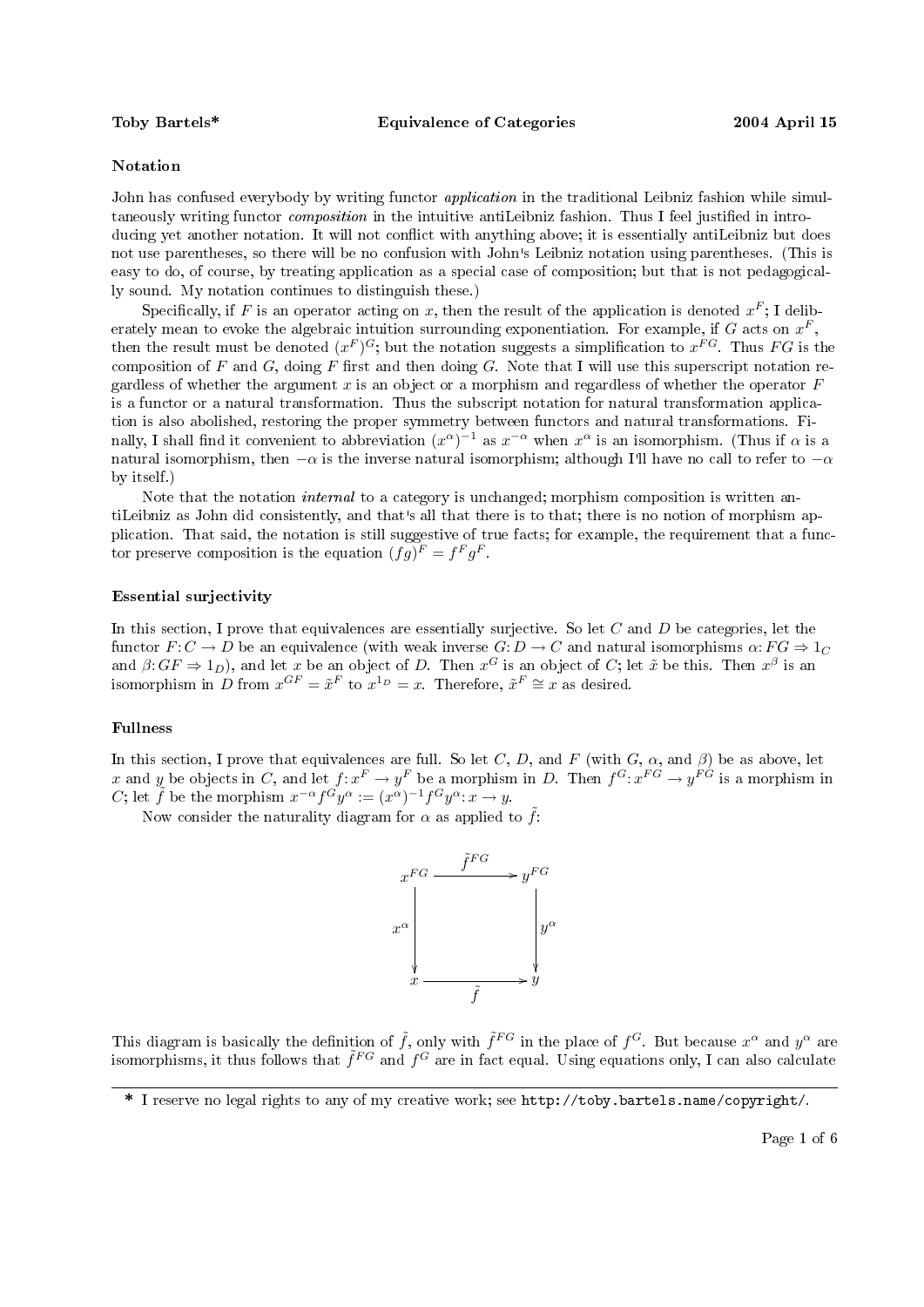as follows, starting with the naturality condition:

$$
\tilde{f}^{FG}y^{\alpha} = x^{\alpha}\tilde{f}
$$

$$
= x^{\alpha}x^{-\alpha}f^{G}y^{\alpha}
$$

$$
= f^{G}y^{\alpha};
$$

$$
\tilde{f}^{FG} = f^{G}.
$$

Now, I want to get  $\tilde{f}^F = f$ , but I can't simply drop G. Instead, let me apply the weak inverse of G, which is F again, to get  $\tilde{f}^{FGF} = f^{GF}$ . This suggests that I should look at the naturality diagram for  $\beta$  as applied to f:



Compare this to the naturality diagram for  $\beta$  as applied to  $\tilde{f}^F$ :



These diagrams are identical except for the horizontal arrows. (The reason for this is that f and  $\tilde{f}^F$  have the same domain and codomain.) But I ve already calculated that the top arrows are equal. Since the vertical arrows are invertible, it follows that the bottom arrows are also equal. That is,  $f = \tilde{f}^F,$  so the functor  $F$  is full.

This equality can also be calculated perfectly algebraically. Start with the naturality condition for  $\beta$ as applied to  $f$ , and substitute the previously calculated equation, then apply the naturality condition for  $\beta$  as applied to  $\tilde{f}^F$ .

$$
x^{F\beta} f = f^{GF} y^{F\beta}
$$

$$
= \tilde{f}^{FGF} y^{F\beta}
$$

$$
= x^{F\beta} \tilde{f}^F;
$$

$$
f = \tilde{f}^F.
$$

# Faithfulness

In this section, I prove that equivalences are faithful. So let C, D, F (with G,  $\alpha$ , and  $\beta$ ), x, and y be as above, and let  $f, g: x \to y$  be morphisms in C. Suppose that  $f^F = g^F: x^F \to y^F$  in D. Then  $f^{FG} = g^{FG}$ .  $x^{FG} \rightarrow y^{FG}$  also.

Page 2 of 6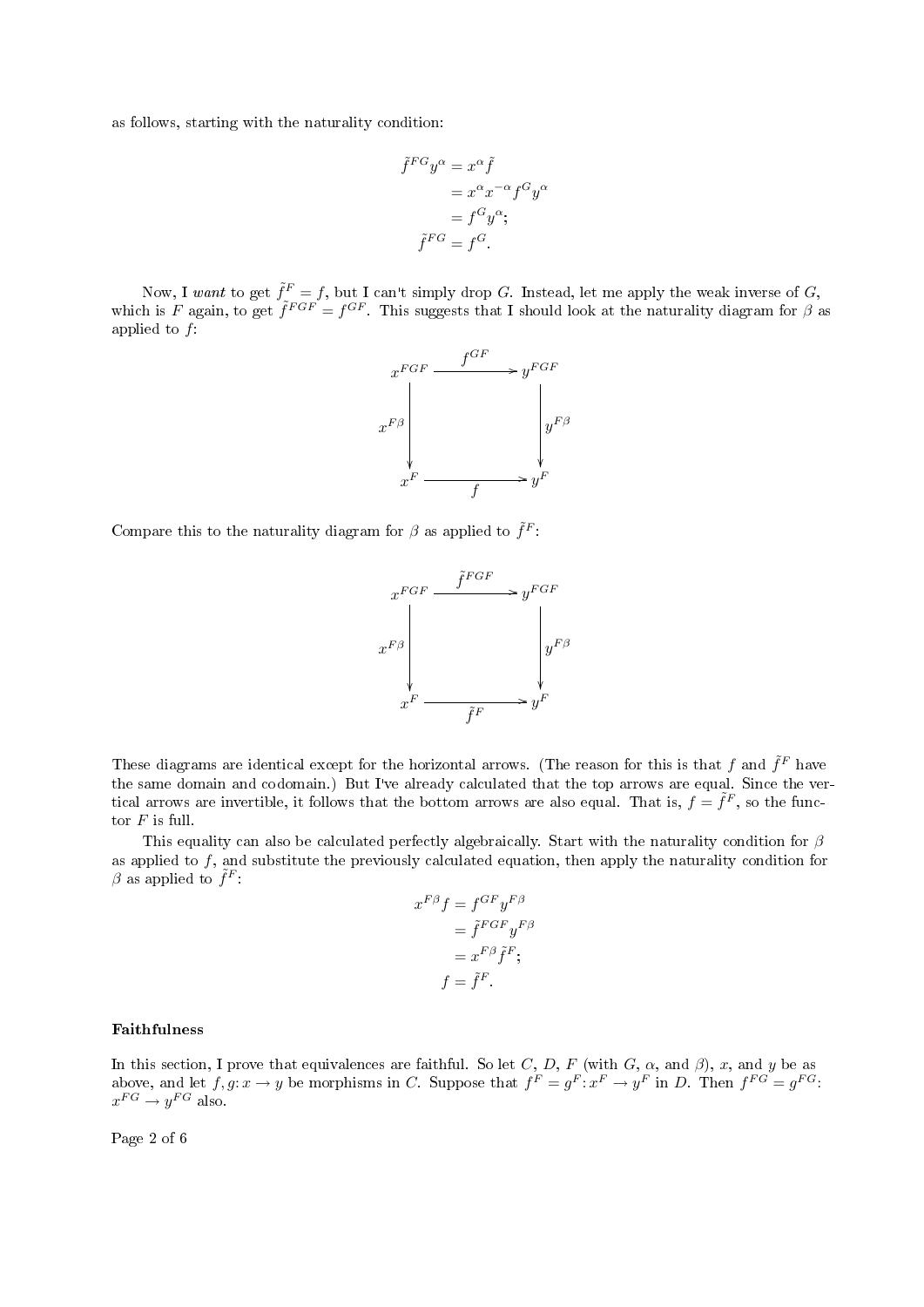Now look at the naturality diagrams for  $\alpha$  as applied to f and q.



and:

These are identical except for the horizontal arrows. But the top arrows are equal, so the bottom arrows must also be equal. Therefore,  $f = g$ , and the functor F is faithful.

Again, this can be done by manipulating equations:

$$
x^{\alpha} f = f^{FG} y^{\alpha}
$$

$$
= g^{FG} y^{\alpha}
$$

$$
= x^{\alpha} g;
$$

$$
f = g.
$$

### Equivalence

In this section, I prove that an essentially surjective, full, faithful functor is an equivalence. So let C and D be categories, and let F be a functor from C to D. Suppose that F is essentially surjective, full, and faithful. I wish to construct a weak inverse G of F, with associated natural isomorphisms  $\alpha$  and  $\beta$ .

First, let me define G on objects. If x is an object of D, then by the essential surjectivity of F, there is an object  $\tilde{x}$  of C such that  $\tilde{x}^F \cong x$ . So let  $x^G$  be this  $\tilde{x}$ . As a bonus, I see that  $\beta$  is already staring at me: let  $x^{\beta}: x^{GF} \to x$  be the guaranteed isomorphism from  $\tilde{x}^{F}$  to x. Next, let me define G on morphisms. If x and y are objects of D and  $f: x \to y$  is a morphism in D, then  $g := x^{\beta} f y^{-\beta}$  is a morphism from  $x^{GF}$ to  $y^{GF}$ . Since F is full, I get a corresponding morphism  $\tilde{g}$  from  $x^G$  to  $y^G$  in C, such that  $\tilde{g}^F = g$ . Let  $f^G$ be this  $\tilde{g}$ . Finally, I must define  $\alpha$ . If x is an object in C, then  $f := x^{F\beta}$  is a morphism in D from  $x^{FGF}$ to  $x^F$ . Since F is full, there must be a morphism  $\tilde{f}: x^{FG} \to x$ ; let  $x^{\alpha}$  be this  $\tilde{f}$ .

Now, the hard part is proving that the above really defines a functor and natural transformations. First, let me check that G preserves identities. Given an object x of D, what is  $1_x^G$ ? Well, if  $g := x^{\beta} 1_x x^{-\beta}$  $=1_{x^{GF}}=1_{x^{G}}^{F}$ , then  $1_{x}^{G}$  is a lifting of g such that  $1_{x}^{GF}=g=1_{x^{G}}^{F}$ . Since F is faithful, it follows that  $1_{x}^{G}=$  $1_x$ G. Thus, G preserves identities. Now let me check that G preserves composition. Given objects x, y, and z of D and morphisms  $f: x \to y$  and  $g: y \to z$ , I see that  $f^G$  is a lifting of  $x^{\beta} f y^{-\beta}$  and  $g^G$  is a lifting of  $y^{\beta}gz^{-\beta}$ , while  $(fg)^G$  is a lifting of  $x^{\beta}fgz^{-\beta}$ . These will be easier to think about with a picture:



Page 3 of 6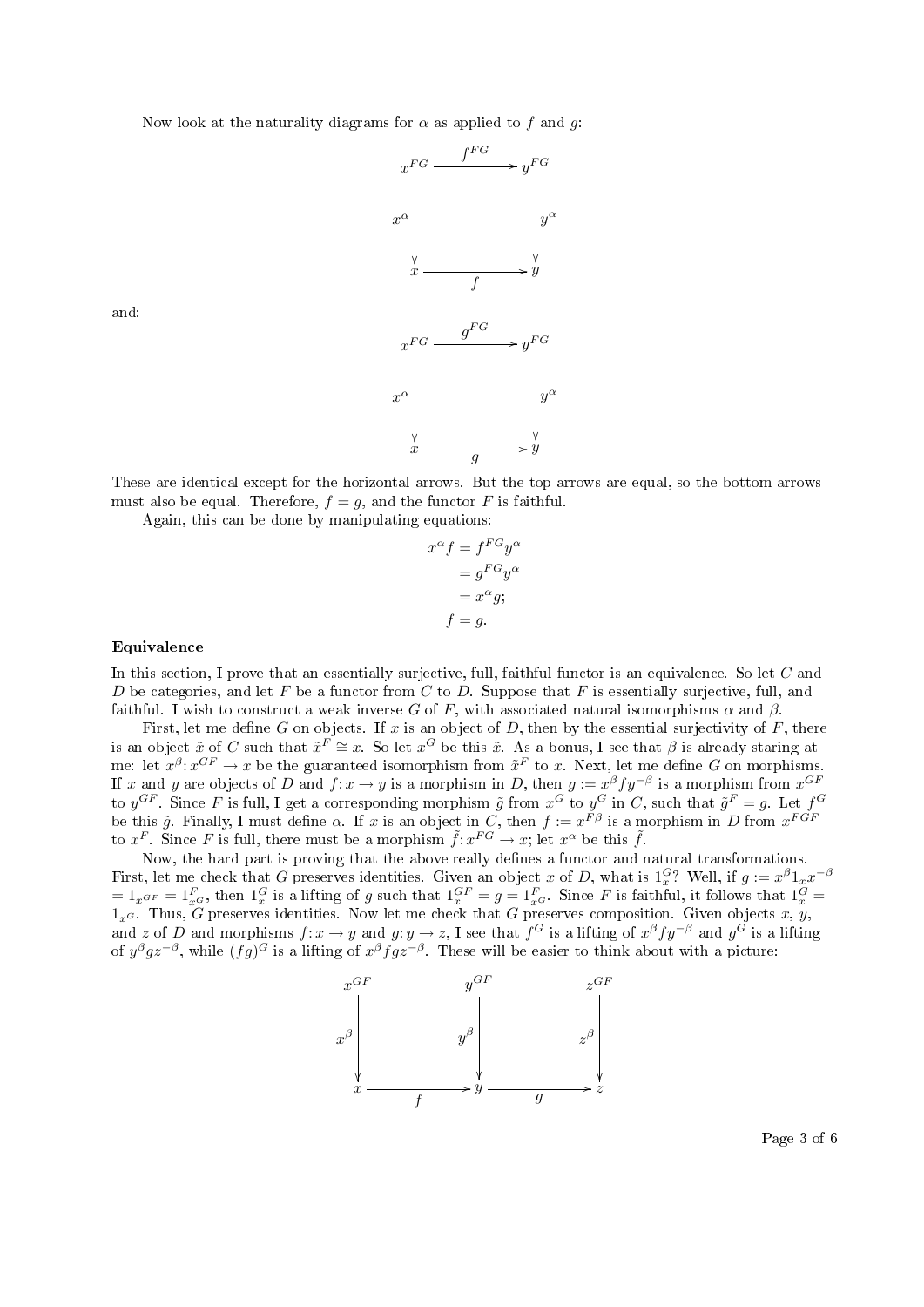Then the definition of  $f^G$  shows that  $f^{GF}$  runs along the left half of the top row; similarly,  $g^{GF}$  runs along the right half. But the definition of  $(fg)^G$  shows that the entire top row can be filled by the single arrow  $(fg)^{GF}:x^{GF}\to y^{GF}$ . Thus  $(fg)^{GF}=f^{GF}g^{GF}=(f^{G}g^{G})^{F}$ . I can also get this equation purely algebraically:

$$
(fGgG)F = fGFgGF
$$
  
=  $x^{\beta} f y^{-\beta} y^{\beta} g z^{-\beta}$   
=  $x^{\beta} f g z^{-\beta}$   
=  $(fg)^{GF}$ .

Either way, since F is faithful, it follows that  $(fg)^G = f^G g^G$ . Therefore, G is indeed a functor.

Next, let me check that  $\beta$  is a natural transformation. That is, if  $f: x \to y$  is a morphism in D, then I want to prove that this square commutes:



But this is true by the very *definition* of  $f^G$ . In equations,

$$
f^{GF} := x^{\beta} f y^{-\beta};
$$
  

$$
f^{GF} y^{\beta} = x^{\beta} f
$$

Finally, let me check that  $\alpha$  is a natural transformation. That is, if  $f: x \to y$  is a morphism in C, then I want to prove that this square commutes:



Whether or not this commutes, it still exists, so I'll apply  $F$  to it:

$$
x^{FGF} \xrightarrow{f^{FGF}} y^{FGF}
$$

$$
x^{\alpha F} = x^{F\beta}
$$

$$
x^{F} \xrightarrow{f^{F}} y^{F}
$$

Here I've written in the definition of  $\alpha$  in terms of  $\beta$ . But now this is simply the commutative square for  $\beta$  applied to  $f^F$ . Thus the original square also commutes, since F is faithful. This also can be done with

Page 4 of 6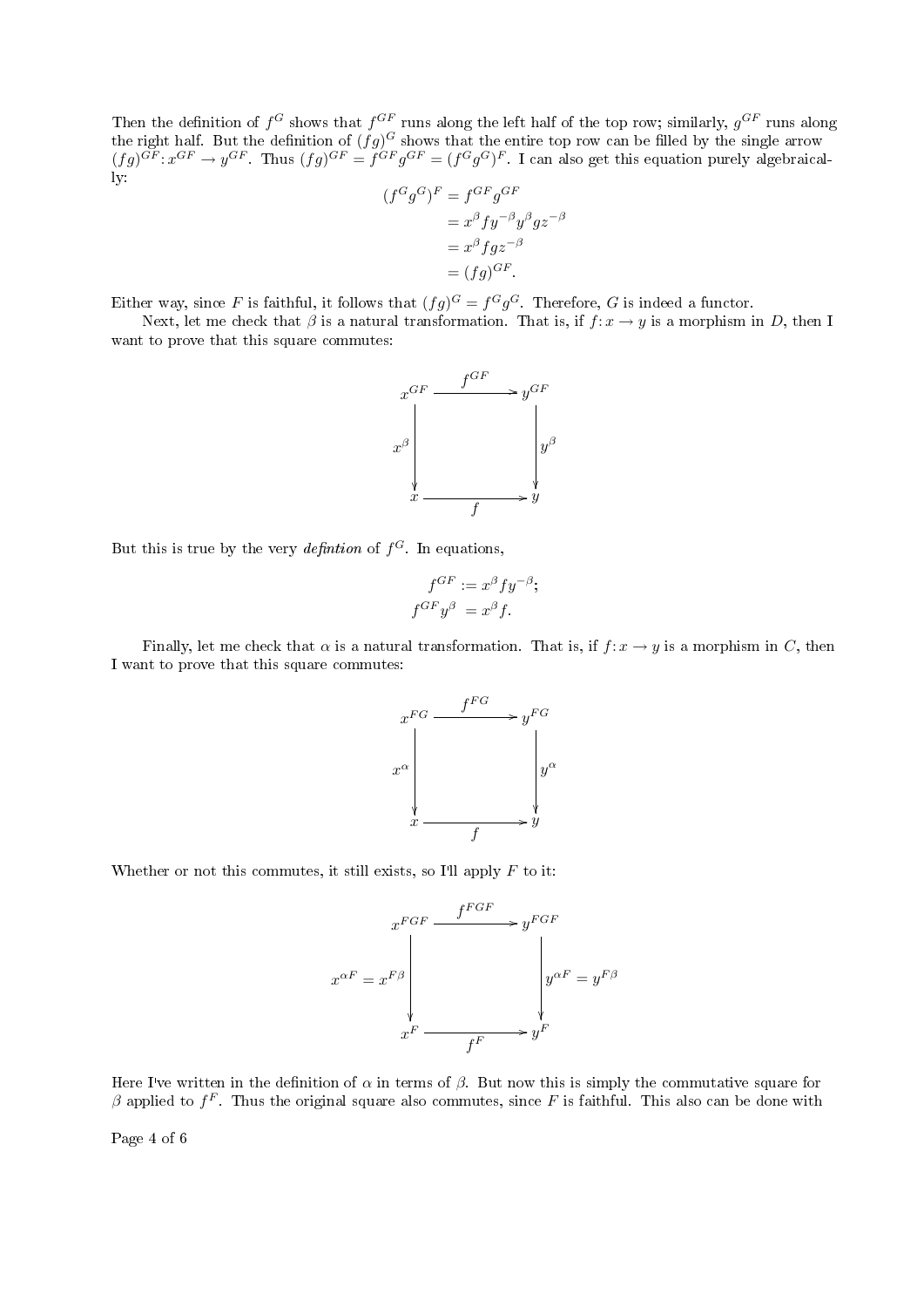1dimensional algebra:

$$
f^{FGF} = x^{F\beta} f^F y^{-F\beta};
$$
  
\n
$$
f^{FGF} y^{F\beta} = x^{F\beta} f^F
$$
  
\n
$$
f^{FGF} y^{\alpha F} = x^{\alpha F} f^F;
$$
  
\n
$$
f^{FG} y^{\alpha} = x^{\alpha} f.
$$

Therefore,  $F$  is an equivalence.

#### Constructivity

In this section, I examine to what extent the previous section should be acceptable to a constructivist; in particular, does it rely nonconstructively on the axiom of choice?

At first glance, this would seem to be true for the definition of  $G$  on objects. The essential surjectivity of F guarantees only the existence of *some* object  $\tilde{x}$  in the essential preimage of any object x of D; it doesn't tell us how to choose which object to let  $x^G$  be. And indeed, if one were to formalise this proof in Zermelo Fraenkel set theory  $ZF$  (assuming that  $C$  and  $D$  are small categories), then the axiom of choice would be required here.

In fact, the axiom of choice is *equivalent*, in ZF (or even the weaker constructive Zermelo set theory CZ) to the theorem that every essentially surjective, full, faithful functor between small categories has a weak inverse. To see this, let S be a collection of occupied sets. Define a category C such that  $Ob C =$  $\biguplus \mathcal{S}$ ; that is, an object of C is a pair  $(s, S)$  such that  $s \in S \in \mathcal{S}$ . Given objects  $x := (s, S)$  and  $y := (t, T)$ of C, let there be a morphism from x to y iff  $S = T$ , and let this morphism be unique. Also, define a category D such that  $Ob D = S$ ; let the morphisms of D be only identity morphisms. Finally, define a functor  $F: C \to D$  by letting  $(s, S)^F$  be S. Then F is clearly full and faithful; it's also essentially surjective (in fact surjective) since each set S is occupied. If a weak inverse G exists, then  $S^G$  is an element of S, so G (when restricted to objects) is a choice function for  $S$ .

I restricted attention above to small categories, so that I could discuss set theory; the situation is even worse for large categories. If we work in a formalism allowing for large classes, then the previous paragraph can be applied when  $S$  is the large class of all occupied small sets. The result is a global choice function; a large function on the class of occupied small sets that maps, once and for all, each occupied small set to one of its elements. This class-theoretic axiom of choice is even stronger than the purely settheoretic axiom.

Yet as Peter Aczel wrote, '[t]he axiom of choice has an ambiguous status in constructive matematics'. It has long been known that  $CZ + AC$  implies the law of the excluded middle (since one can force the choice function to choose between a proposition and its negation), so the set-theoretic axiom of choice cannot be accepted in constructive set theory. On the other hand, any constructive proof that every member of S is occupied must give an algorithm for turning a construction of any  $S \in S$  into a construction of some  $s \in S$ . If one identifies a set with the set of constructions of its elements (as Per Martin-Löf encourages), then this algorithm describes a choice function.

Constructivist philosophers today know that the resolution of this conflict lies in understanding the role of equality in set theory. Two quite different constructions of members of  $S$  may turn out to describe equal sets; yet when applying the proof that every member of  $\mathcal S$  is occupied to these constructions, the resulting elements of the equal sets may be quite different. Thus we have a choice *operation* (also called prefunction, or function of complete presentations), but not a choice function, because an operation is a function only if it preserves equality.

This may become clearer with an example; let me use the most dangerous example, the  $\mathcal S$  whose choice function proves the law of the excluded middle. Actually, we have a seperate S for each proposition  $P$ ; if S has a choice function, then we can prove  $P \vee \neg P$ . Now, S will be a collection of subsets of  $\{0, 1\}$ , and it will consist of two (possibly equal) subsets, S and T. To define S and T, I must explain whether 0 and 1 belong to them. So, let  $0 \in S$  and  $1 \in T$  regardless; but let  $0 \in T$  and  $1 \in S$  each iff P is true. Now, to prove that S and T are occupied, you can ignore P and just note that  $0 \in S$  and  $1 \in T$ . So a choice operation for S maps S to 0 and T to 1. But this will not be a function if  $S = T!$  This is relevant to P, because  $S = T$  iff P is true. In other words, if this choice operation is a function, then P is false. Now, any of the